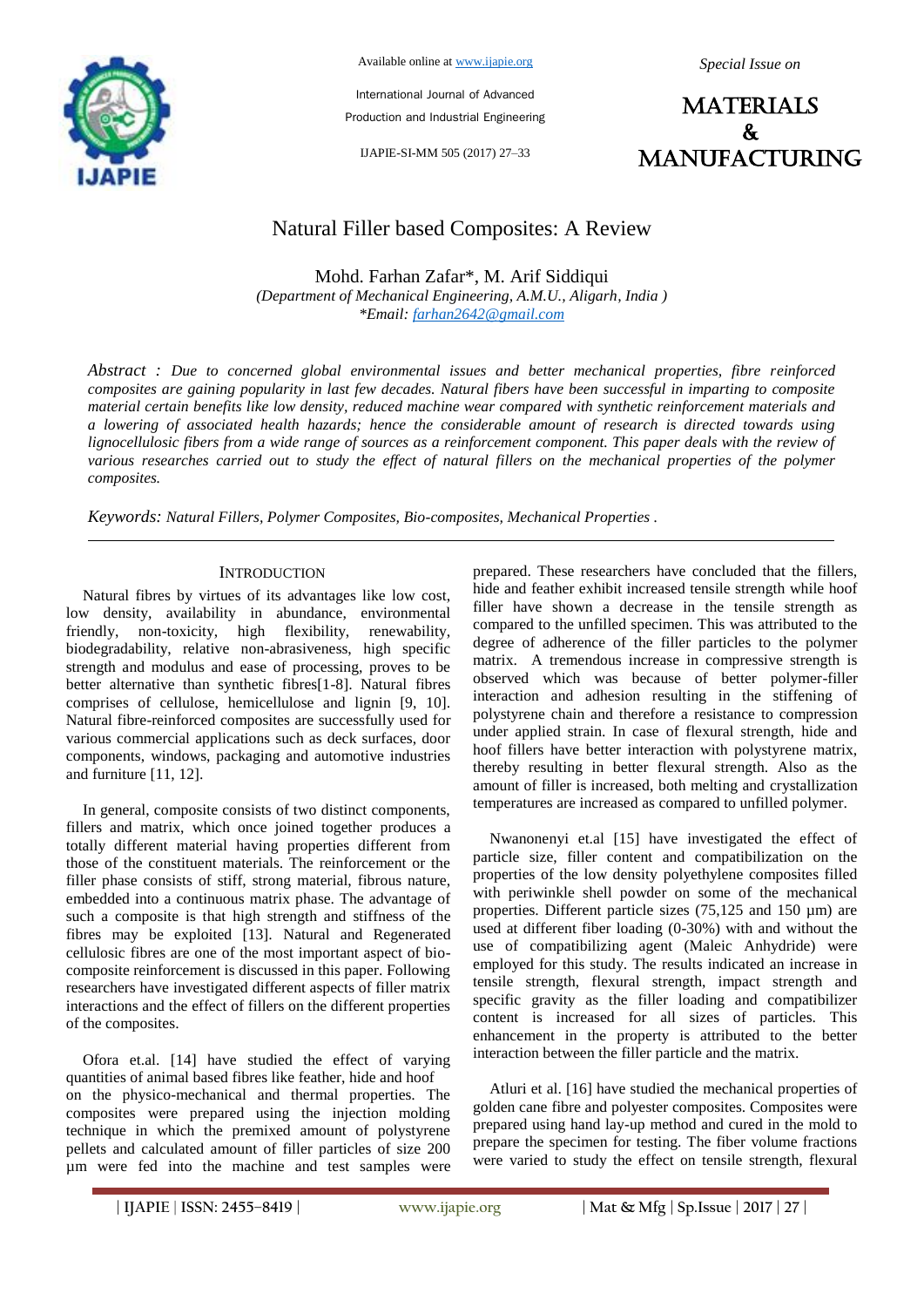strength and impact strength of the prepared composites. It has been concluded that the golden cane fibres improve the tensile strength, stiffness, flexural strength, modulus and toughness of the resin alone and reduces its density with increase in volume fraction of fibres in the composite.

Sakthivei and Ramesh [17] have studied the effect of fibers like coir, banana and sisal on the properties of the synthesized epoxy resin composite. Hand layup method is used to prepare the samples in the designed mold. The fibers used in the composite preparation is washed and chemically cleaned for the composite preparation. The results concluded that among the tested composites the banana fibres composites have shown the best enhancement in properties as compared to sisal and coir reinforced composites.

Jagadeesh et al. [18] have investigated the effect of filler size and loading of corn husk flour filled polypropylene composites. The composites are synthesized by the process of extrusion and injection moulding. It has been observed that the flexural and impact strength decreased with increasing filler content but enhanced with decreasing particle size. This was attributed to the fact that lower filler size offers larger specific surface area than those of larger mesh size at same weight fraction. Verma D. K. et al. [19] have studied the effect of natural fillers (rice husk, wheat straw and wood flour) on impact property of GPSS composites. The impact strength in general was increased with the addition of fillers. It was concluded that the dispersion was not optimized and further improvement of the processing conditions or use of a compatilizer is needed to find the best possible dispersion of lignocellulosic natural fillers with GPPS matrix.

Hardinnawirda and Aisha [20] have studied the effect of filler loading on the mechanical properties of rice husk filled unsaturated polyester resin composite. The samples were prepared by molding method. It was experimentally justified that as the filler loading is increased the tensile strength is decreased but at 25% filler content there is slight increase in tensile strength. This has been attributed to the fact that the weak bonding of the hydrophilic filler and the hydrophobic matrix restricts the stress propagation and tensile strength is decreased. Also poor dispersion causes filler agglomeration. At high filler content, there was lack of resin that can wet the filler which results in lesser stress to be transferred thereby increasing tensile strength at 25 % filler loading.

Thakur et al [21] have studied the effect of filler loading on green composites using Grewia Optiva fibres as filler fibers and Phenol formaldehyde as matrix on the mechanical and chemical aging properties of the synthesized composites. These composites are prepared using molding method. Tensile, Compressive and flexural strength increases with increase in filler loading. In case of wear resistance, the reinforced polymer shows better wear resistance as compared to virgin polymer. It was also observed that as the filler loading is increased the swelling behaviour in water has also increased. For chemical resistance the higher filler loading makes the composite more prone to damage.

Wollerdorfer and Bader [22] have studied the influence of plant fibres on the mechanical properties of polymers using thermoplasts like polyester, polysaccharides and blends of thermoplastic starch. The composites are prepared using extrusion and injection molding process. On the basis of experimental results it was concluded that a considerable strength improvement is not observed in case of polyesters while in case of polysaccharides, the chemical similarity of matrix and filler has resulted in the increase in tensile strength. A considerable increase in tensile strength is observed for the composites reinforced with wheat starch and a blend of cellulose diacetate and starch blends.

Khan, Mubbasher Ali and Siddiqui M. Arif, [23] have studied the effect of filler loading on the talc reinforced polypropylene composite. Talc added PP composites showed an increase of modulus of elasticity upto 20 percent addition of talcum powder as compared to the pure PP and decreased at higher concentration. Small increment in modulus of elasticity was also found with increase in injection pressure. Sapuan and Bachtiar [24] have studied the tensile strength of sugar palm fibre reinforced high impact polystyrene composite. Different fibre loadings were utilized for investigating the effect of filler on the properties. The investigations concluded that increase in filler loading improved the tensile strength and tensile modulus of the composite.

Onuegbu and Igwe [25] have studied the mechanical properties of snail shell powder filled polypropylene composites. The particle size and filler loading were varied to study the properties of the composites. These composites were prepared using injection moulding machine and later extruded as sheets. The results have shown that the filler increases the tensile strength, flexural strength and impact strength with increase in the filler content and decease in the filler size. However the elongation at break was observed to decrease with increase in filler content and particle size. Also the water absorption, hardness and specific gravity of the composite increase with increase in filler content and decrease in filler size. Cerqueira et al. [26] have studied the mechanical properties of the chemically modified sugarcane bagasse fibre and polypropylene composite. The filler particles were pre-treated with sulfuric acid followed by lignification with sodium hydroxide solution. These filler particle are mixed with PP in a thermokinetic mixture and the specimen were prepared by injection moulding process. An effective improvement in tensile, flexural and impact properties were observed during the investigations.

Souza et al [27] have studied the effects of pre-treatment of textile fibre on the mechanical properties of textile fibre filled HDPE composites. The composite was prepared using thermo-kinetic mixer and the specimens were prepared for tensile test and flexural test using injection moulding. The results have concluded that filled composites have better mechanical properties as compared to the virgin HDPE. Ahmed Shahbaz et al. [28] have prepared polystyrene composite using in-situ polymerization technique having four different inorganic fillers i.e. Fillers calcium carbonate,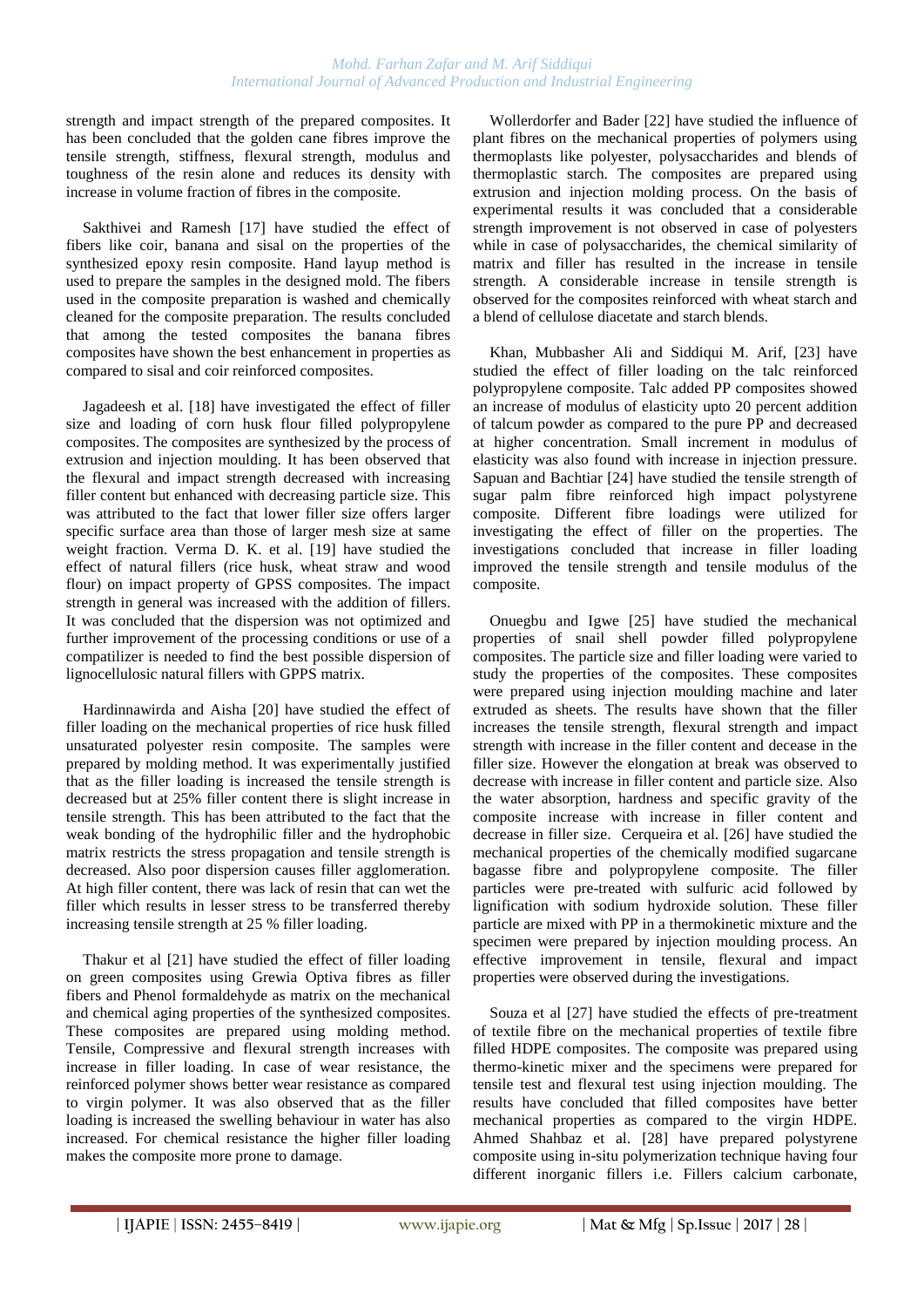graphite, mica and talcum powder with three different filler loading. The melt flow index was performed to study the effects of Fillers and their concentrations on the flow properties of composites. The morphological analysis by SEM and EDX were also performed. The particle size was found to be varying from  $0.2 \mu m$  to  $0.5 \mu m$ .

Zizumbo et al [29] have studied the effect of modified sugarcane bagasse fibre on the mechanical properties of the polystyrene composite. In this work, the bagasse fibres were modified using dichloromethylvinylsilane and grafted with polystyrene were studied to study the effect on the properties of fibers and composites. FTIR was used to characterize the fibers while TGA is used to study the thermal properties while SEM is used to study the surface of fractured composites. The results concluded that silanized and polystyrene grafted fibres have resulted in better properties of the composites as compared to the untreated fibres.

Zaini M.J. et al. [30] have investigated the effect of filler content and size on the mechanical properties of the woodbased filler, oil palm wood flour in polypropylene. Four different sized fillers were compounded using a twin screw compounder. As filler content increased, the mechanical properties decreased. The larger sized filled composites showed higher modulus, tensile and impact strengths particularly at high filler loadings. Ibrahim M.S. et al. [31] have investigated the effect of different contents of oil palm ash filler on the mechanical and thermal properties of unsaturated polyester composite. It was concluded that the mechanical properties like tensile and flexural strength were improved with increasing filler content. Also the thermal stability increased as the filler content increased. The SEM results were extensions of these results.

Rozman H.D. et al. [32] have investigated the effect of filler size and coupling agents on the composites made from rubberwood fillers in the form of fibers (RWF) and powders (RWP) and high density polyethylene (HDPE). The RWP-HDPE composites showed higher tensile strength than those of the fibers. 3-(trimethoxysilyl) propyl methacrylate (TPM) and 3-aminopropyltriethoxysilane (APE) were employed as coupling agent to study the mechanical properties. TPM significantly improved the modulus of elasticity (MOE) and the impact strength of the RWF-filled composites, however it resulted in reduction of tensile modulus and increase in elongation at break for both RWF and RWP-filled composites. On the other hand, APE produced RWP-filled composites with a higher tensile strength and modulus.

Ahmed Shahbaz et al. [33] have synthesized polystyrene composites filled with four fillers calcium carbonate, graphite, mica and talcum powder with three level of concentration 1%, 2%, 3% by weight. The hardness and wear tests were performed to study the effects of fillers and their concentrations on the composites. The maximum improvements 102.08% in synthesized PS-CaCO3 composite and 62.83% in case of synthesized PS-talcum powder composite for hardness and wear resistance were observed. The addition of fillers are found to be significant while concentrations of fillers insignificant at 5% level of significance.

Premlal Hattotuwa G.B. et al. [34] has studied the effect of filler type and filler loading on mechanical properties of polypropylene composites. Ground talc and rice husk were used as filler. It was concluded that as the filler loading increased Young's modulus and flexural modulus increased, whereas yield strength and elongation at break decreased for both types of composites. Rice husk composites exhibited lower yield strength, Young's modulus, flexural modulus and higher elongation at break than talc composites.

Hatta N. and Akmar N. [35] have studied the effect of addition of different ratios of coconut and jute fibers on mechanical properties of polystyrene/polypropylene composite. The addition of 10% wt of fiber has increased tensile properties of composites. The tensile strength of 100% jute fiber reinforcement ratio was higher than 100% coconut fiber reinforcement, while on the other hand the value of young's modulus in which composites reinforced with 100% coconut fiber showed the highest value and decreased with increase in jute fiber. Also the impact strength of the composites with 10% fiber is smaller. Ahmad I. et al. [36] have investigated the effects of alkali treatment, filler content, and filler size on the tensile, flexural, hardness and water absorption for the sawdust filler composites with unsaturated polyester resin which was prepared by recycling of polyethylene terephthalate (PET) waste bottles. The investigations concluded that as the filler contents increased the tensile and flexural moduli also increased but the tensile and flexural strength decreased. Also smaller size saw dust produces higher strength and modulus. It was also concluded that alkali treatment causes a better adhesion between sawdust and polymer matrix.

Ahmed Shahbaz et al. [37] have studied the tensile properties of synthesized polystyrene composites using calcium carbonate, graphite, mica and talcum powder as fillers with different loading. Maximum increase of 72.50% in synthesized polystyrene-talcum powder composite and minimum increase of 10.35% in case of synthesized polystyrene-mica composite were observed. The order of maximum improvement in tensile strength of synthesized polystyrene is found to be mica powder < graphite powder < CaCO3 powder < talcum powder.

Maheshwari C. Uma et al. [38] have studied the tensile and thermal properties of Polycarbonate coated tamarind fruit fibers. The tensile properties of alkali treated and polycarbonate coated tamarind fiber have better tensile properties owing to the better interfacial bonding between the fiber and the matrix. It was also concluded that the thermal stability of polycarbonate coated fiber was higher than that of the uncoated fiber but lower than polycarbonate. The moisture absorption of polycarbonate-coated fiber was lower than that of uncoated fiber. Mehta N.M. and Parsania P.H. [39] have fabricated hybrid composite based on Bisphenol-Cformaldehyde resin and jute mat with rice, wheat, sugarcane and jamun husk. The resin content in composites was 50% of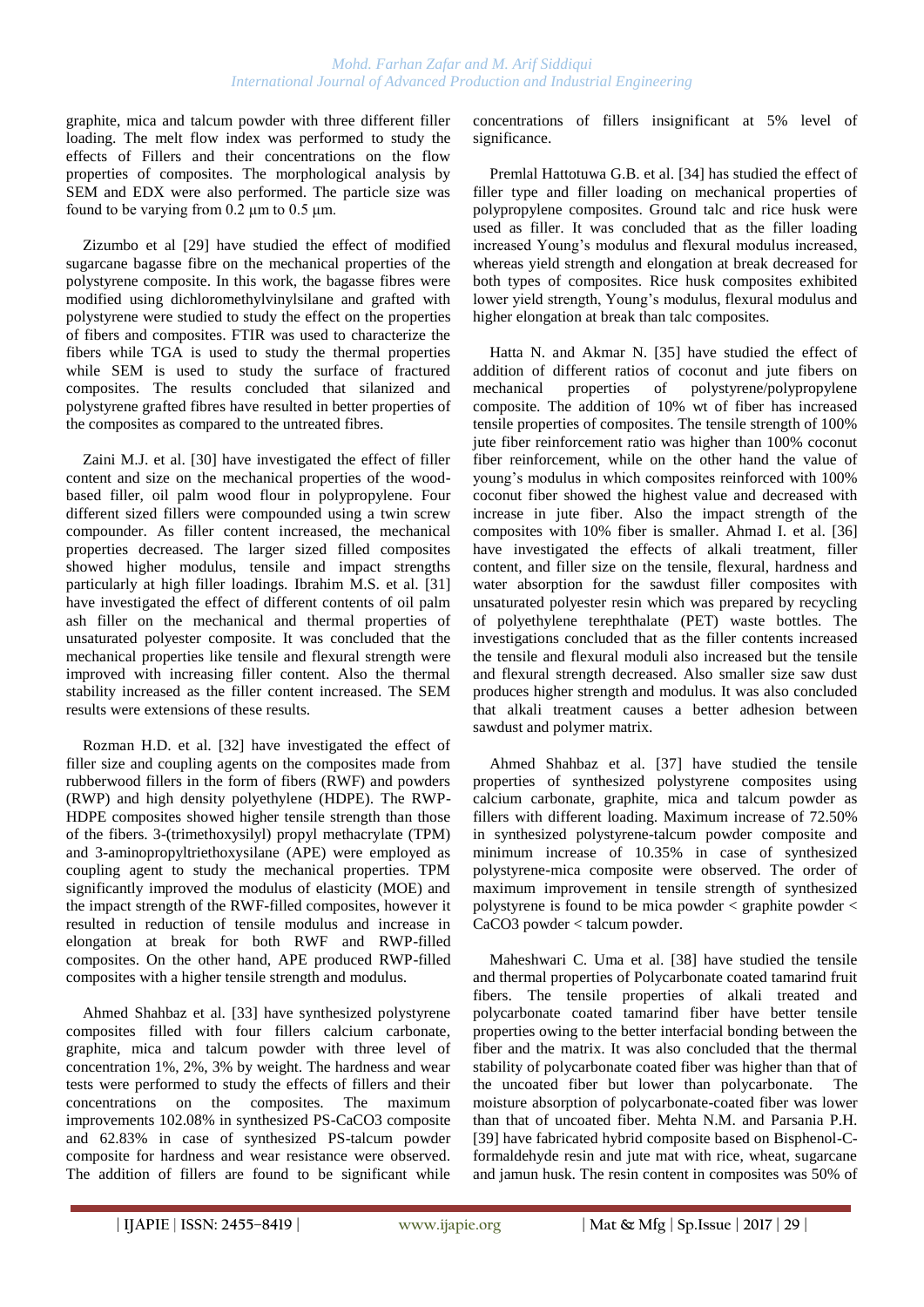#### *Mohd. Farhan Zafar and M. Arif Siddiqui International Journal of Advanced Production and Industrial Engineering*

fibers. Tensile strength, flexural strength, electric strength and volume resistivity of hybrid composites have been investigated and compared with those of jute-bisphenol-Cformaldehyde composites. It is observed that tensile strength of composites decreased by 53-72%. Flexural Strength has increased by 53-153% except jute-rice husk composite for which it is decreased by 26%. A little change in dielectric breakdown strength (1.89-2.11 kV/mm) is found but volume resistivity of jute-wheat husk and jute-jamun husk composites has improved by 437-197% and decreased slightly (2.3-25.2%) for the remaining two composites

Khan. Md. Aiyaz Ali., et al. [40] have synthesized the sugarcane bagasse (SCB) reinforced polystyrene (PS) composite and studied the effect of different fiber sizes on the hardness of the prepared composite. It was observed that as the size of the filler decreases hardness increases. This may be due to the fact that the dispersion of the SCB particles in the PS matrix is better than the other particle sizes used. Also better dispersion of filler particles is attributed to the better hardness of the composite. SEM analysis shows that as size decreases, dispersion of filler improves in polymer matrix. Binhussain Mohammed A. and El-Tonsy Maher M. [41] have produced an environmental friendly artificial wood for structural applications, by recycling mixed plastic waste and date palm leaves waste. The density, water absorption, hardness, modulus of elasticity(tensile and flexural), impact

strength and linear burning rate of different wood plastic composites namely polycarbonate, polystyrene and polyvinyl chloride were recorded and compared with the natural hard, soft wood and medium density fiberboard woods. The developed composite exhibited less water absorption, linear burning and hardness, higher density than that of natural and medium density fiberboard and is feasible for outdoor usage.

Digabel F. Le et al. [42] have produced a composite from lignocellulosic fractions from wheat straw were used as natural fillers in the matrix of polyolefin and a biodegradable polyester [poly(butylenes adipate-co-terepthalate)]. Investigations of tensile and impact properties revealed a reinforcing effect for both types of composites. The polyolefin composite were found to be more brittle as compared to polyester based composites. Also addition of compatibilizing agents did not improve the properties of polyolefin composites.

Raju G.U. et al. [43] have investigated the properties of groundnut shell particles reinforced vinyl ester resin composites. Different weight percentages of particles in polymer matrix were investigated and it was observed that maximum rupture modulus at 20% reinforcement and maximum elastic modulus is obtained at 60% reinforcement while maximum tensile strength and maximum Young's modulus is observed at 40% reinforcement. Impact strength shows a steady increase in impact strength upto 50% of filler addition. Moisture content is found to be 1.92-4.96% and water absorption was only 1.51-8.82%. Nassar Amal and Nassar Eman [44] have studied the effect of nano SiC particles on the mechanical particles for the epoxy resin composite. It was experimentally concluded that tensile

strength decrease with increase in weight percentage of reinforcement. The wear results show that nano particles enhanced the wear resistance of composite.

Yildiz Ayse Betul and Cetinkaya Kerim [45] have produced a polymer composite specimen using glass fiber, polyester reinforced banana fibres and PET bottles and performed tensile and impact tests to study the properties of the composite. In the light of above experiments, it is concluded that agricultural wastes offer a potential alternative raw material for the forest industry. Moresco Mauro et al. [46] have prepared agro filled polymer composite containing six different agro fillers were prepared and their properties were examined in terms of the density of the fillers and the composites. The composites showed decreased tensile strength and elastic modulus with filler loads and specific mechanical properties showed similar trends.

Mosawi Ali I. et al. [47] have evaluated the mechanical properties of araldite matrix composites reinforced with palms- Kevlar fiber with different reinforcement percentages. The results show the improvement in the impact strength, tensile strength, flexural strength and hardness with increasing percentage of reinforcement. Khan. Md. Aiyaz Ali. et al. [48] have studied the effect of different fiber size on mechanical properties of the sugarcane bagasse fibers (SCB) reinforced polystyrene composites. Addition of filler particles improves the mechanical properties and as the size of the particle decreases, tensile strength increases. With increase in filler size, flexural strength increases upto a level and then decreases. Composite having filler size 105μm to 150μm depicts a significant increase in flexural strength. The effect of particle size on wear rate is significant. The lower the particle size, the lesser would be the wear rate at all the loads studied.

Rosa Simone Maria Leal et al. [49] have prepared the polymer composite using rice husk flour (RHF) as filler in the matrix of polypropylene using melt extrusion. Maleic anhydride modified polypropylene (MAPP) was added as a coupling agent. The tensile strength decreased as the filler loading is increased. The presence of MAPP improved the tensile strength showing a strong independence on MAPP/RHF ratio. The density of the composites slightly increased with filler and coupling agent in comparison to pure polypropylene. Also the presence of MAPP diminished more than 20% intake in highly loaded composites.

Danesh Mohammad Amin et al. [50] have investigated the prophological and thermal properties of waste morphological and thermal properties of waste newsprint/recycled PP/nanoclay composite. The tensile properties of the blended composites with the addition of nano clay were further examined using SEM and XRD. Thermal degradation behavior of the composite showed that the degradation temperature shifted to higher values after addition of nanoclay. The experimental results concluded that these waste materials could be used as appropriate alternative raw materials for making low cost wood-plastic composites, Gupta Nikhil et al. [51] have investigated the effect of addition of fly ash as filler on the compressive and impact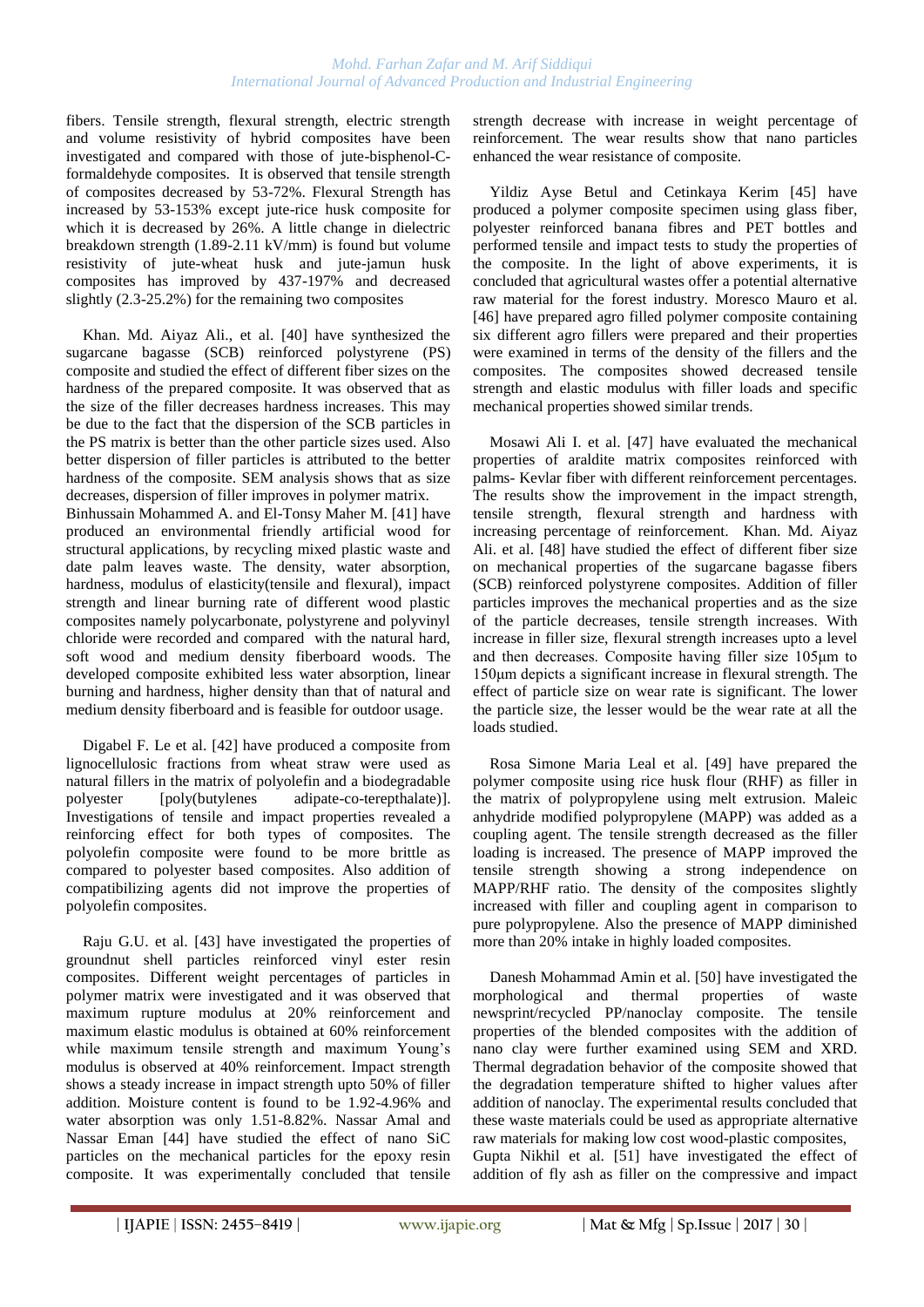properties of glass fiber reinforced epoxy. It was concluded that compressive strength of the material is found to decrease whereas steep increase in impact strength is observed by introduction of very small quantities of fillers. Effect of specimen ratio on the compressive strength was also studied and significant effect was observed.

Raja R. Satheesh et al. [52] have studied the effect of fly ash filler size on mechanical properties of polymer matrix composites using epoxy polymer as matrix. It was experimentally concluded that the size reduction of fly ash particle enhanced the strength of composite. Yao Fei et al. [53] have investigated the mechanical properties and crystallization behavior of composite of virgin and recycled high density polyethylene and five types of natural fiber fillers i.e. four types of rice husks ( rice husk, rice straw leaf, rice straw stem and whole rice straw) and wood fibers. It was experimentally concluded that for both virgin and recycled, rice straw systems had comparable mechanical properties with those of wood composites. Increase in filler loading led to increased moduli and decreased tensile and impact strength. It was also observed that with rice husk had the smallest storage moduli, but their impact strength was comparable or better than that of other straw fibers. Very little difference was found to exist in mechanical properties for different rice fibers. The particular recycled HDPE resin and its composites have better moduli and strength properties compared to the virgin HDPE. The study concluded that rice straw fibers can work well with both virgin and recycled HDPE.

Salaman Ali J. [54] has studied the tensile and impact properties of polystyrene matrix composite reinforced with palm natural fibers and carbon fibers. The maximum tensile strength (358 MPa) was found at the weight fraction of 60 % of fibers as compared to (59 MPa) for virgin polystyrene. The maximum impact strength is 175 kJ/m2 at weight fraction of 60 % of fibers as compared to (19 kJ/m2) virgin polystyrene. Aridi et al [55] have studied the effect of filler loading and coupling agent on the physical, mechanical and morphological properties of the rice husk filled polypropylene composites. The struktol coupling agent was used to help the interaction between the filler and the matrix. The results concluded that 50% filler loaded composites had optimum flexural strength, flexural modulus and tensile strength whereas the 35% was the best filler loading for Young's modulus, flexural strength, flexural modulus and impact strength.

### **CONCLUSIONS**

This paper deals with the review of the literature pertaining to the effect of different fillers on the mechanical properties of the thermoplastic composites. The researches have collectively focused on how the addition of fillers helps in improvement of the mechanical properties and on the other hand results in the more economical alternative, the unfilled polymers. These researches have also given the direction for future research with respect to the surface modifications of the fillers, different matrices that can be used for composites

preparations, fabrication methods that are used for preparation of composites and specimens to be tested.

Further research is required for the composites to overcome the environmental degradation, moisture absorption and the detrimental effects to the aesthetics and performance of the composites when exposed to the temperature, humidity or UV radiation. These performance obstacles have resulted in the handicap of these composites to be used widely for the industrial, engineering and commercial applications. A great amount of work is being done and more is required to be done in this area.

## **REFERENCES**

- [1]Junior, J.H.S.A.; Junior, H.L.O.; Amico, S.C.; Amado, F.D.R. Study of hybrid intralaminate curaua/glass composites. Material and Design 2012, 42, 111–117.
- [2]Muralidhar, B.A. Study of flax hybrid performs reinforced epoxy composite. Material and Design 2013, 52, 835 –840.
- [3] Sahari, J.; Sapuan, S.M.; Zainudin, E.S.; Maleque, M.A. Mechanical and thermal properties of environmentally friendly composites derived from sugar palm tree. Material and Design 2013, 49, 285–289.
- [4] Huda, M.S.; Drzal, L.T.; Mohanty, A.K.; Misra, M. Chopped glass and recycled newspaper as reinforcement fibres in injection molded poly (lactic acid) (PLA) composites: A comparative study. Composites Science and Technology 2006, 66, 1813–1824.
- [5]Thakur, V.K.; Thakur, M.K.; Gupta, R.K. Review: Raw natural fibre-based polymer composite. International Journal of Polymer Analysis and Characterization. 2104, 19, 256–271.
- [6]Ramnath, B.V.; Kokan, S.J.; Raja, R.N.; Sathyanarayanan, R.; Elanchezhian, C.; Prasad, A.R.; Manickavasagam, V.M. Evaluation of mechanical properties of abaca–jute–glass fibre reinforced epoxy composite. Material and Design 2013, 51, 357–366.
- [7]Bakare, I.O.; Okieimen, F.E.; Pavithran, C.; Khalil, H.P. S.A.; Brahmakumar, M. Mechanical and thermal properties of sisal fibre-reinforced rubber seed oilbased polyurethane composites. Material and Design 2010, 31, 4274–4280.
- [8] Yan, L.; Chouw, N.; Jayaraman, K. Flax fibre and its composites—A review. Composites, Part B 2014, 56, 296– 317.
- [9] Avella, M.; A. Buzarovska; M. E. Errico; G. Gentile; and A. Grozdanov. 2009. Eco-challenges of bio-based polymer composites. Materials 2: 911–925.
- [10] Koronis, G., A. Silva, and M. Fontul. Green composites: A review of adequate materials for automotive applications. Composites: Part B 2013,44: 120–127.
- [11] Dittenber, D. B.; and H. V. S. GangaRao. Critical review of recent publications on use of natural composites in infrastructure. Composites: Part A 2012, 43, 1419–1429.
- [12] Thakur, V. K.; M. K. Thakur; and R. K. Gupta. Graft copolymers from cellulose: Synthesis, characterization and evaluation. Carbohydrate Polymers 2013, 97(1), 18–25.
- [13] Thakur, V. K., A. S. Singha, and M. K. Thakur. Ecofriendly biocomposites from natural fibers: Mechanical and weathering study. International Journal of Polymer Analysis and Characterization. 2013, 18(1), 64–72.
- [14] Ofora ; Pauline U.; Eboatu ; Austine N; Arinze ; Rosemary U; And Nwokoye; Joy N. Effects of natural fillers on some properties of polystyrene; International Journal of Scientific and Research publications 2014, 4(7), 1-4
- [15] Nwanoneyi, S.C.; Obidiegwu, M.U.; Onuegbu, G.C.; Effects of particle size, filler content and compatibilization on the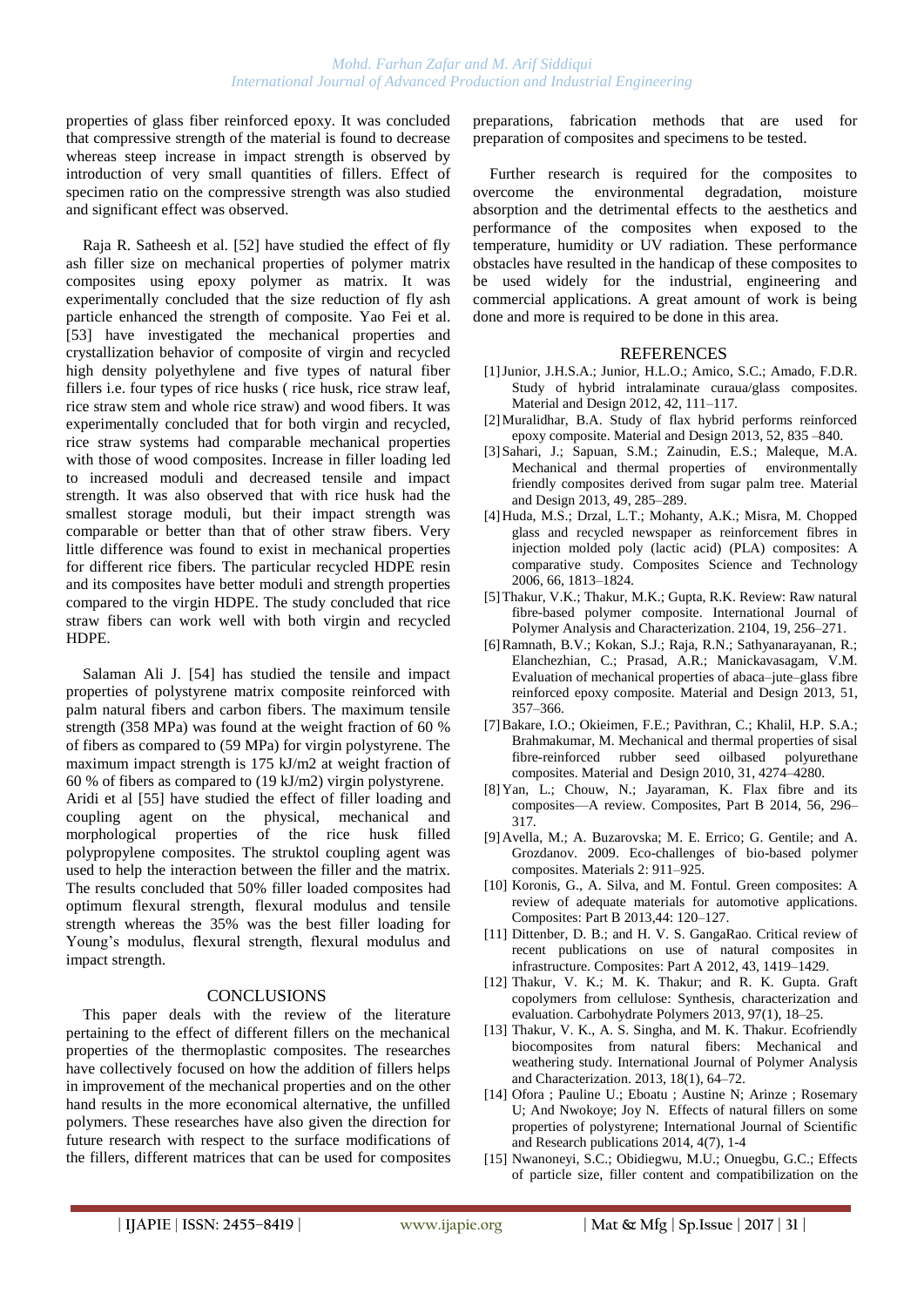properties of linear low density polyethylene filled periwinkle powder. International Journal of Engineering and Science 2013, 2(2); 1-8

- [16] Atluri, Ratna Prasad V.; Rao, K.Mohana; Gupta, V.S.S.K.S., Experimental Investigations of Mechanical properties of Golden cane fiber reinforced Polyester Composites, International Journal of Polymer Analysis and Characterization 2013,18,30-39
- [17] Sakthivei, M. ; Ramesh, S. Mechanical Properties of the natural fibre (Banana, Coir, Sisal) Polymer Composites, Science Park 2013, 1(1), 1-6
- [18] Jagadeesh, Dani; Sudhakara, P.; Lee, D.W.; Kim, H.S.; Kim, B.S.; Song, J.I., Mechanical Properties of Corn Husk Flour/PP Bio-composites, Composites Research 2013, 26(4)
- [19] D.K. Verma, M. A. Siddiqui, S.C. Srivastava; Effect of indian lignocellulosic fillers on impact property of GPPS; International Journal of Advances in Engineering Research, 2011, 2(5).
- [20] Hardinnawirda,K.; Aisha, I. SitiRabiatull, Effect of Rice Husks as filler in Polymer matrix composites, Journal of Mechanical Engineering and Science 2012, 2, 181-186
- [21] Thakur, V.K.; Singha, A.S.; Thakur, M.K., Green Composites from Natural Fibers: Mechanical And Chemical Aging properties., International Journal of Polymer Analysis and Characterization 2012,17, 401-407.
- [22] Wollerdorfer, Martina; Bader, Herbert; Influence of natural fibres on the mechanical properties of biodegradable polymers, Industrial Crops and Products 1998, 8,105-112.
- [23] Mubbasher Ali Khan & M. Arif Siddiqui, Effect of talc on bending strength of polypropylene composites, International Journal of Mechanical and Production Engineering Research and Development, 3(3), Aug 2013, 41-46
- [24] Sapuan, S.M. ; Bachtiar, D., Mechanical Properties of Sugar Palm Fiber reinforced high Impact Polystyrene Composites, Procedia Chemistry 2012, 4, 101-106
- [25] Onuegbu, Genevive C.; Igwe, Issac Ogbennaya; The effect of filler contents and particle size on the mechanical and enduse properties of Snail Shell powder filled polypropylene, Materials Sciences and Application 2011, 2, 811-817.
- [26] Cerqueira, E.F.; Baptista, C.A.R.P.; Mulinari, D.R.; Mechanical behaviour of polypropylene reinforced sugarcane bagasse fibers composites, Procedia Engineering 2011,10, 2046-2051.
- [27] Souza, P.S.; Rodrigues, E.F.; Preta, J.M.C.; Goulart, S.A.S.; Mulinari, D.R.; Mechanical Properties of HDPE/textile fibers composites, Procedia Engineering 2011, 10, 2040-2045.
- [28] Shahabaz Ahmad, Md. Tanwir Alam, Md. Arif Siddique, Akhter Husain Ansari; Morphological and flow characteristics of synthesized polystyrene composites; International Journal of mechanical engineering and technology, May 2015,6(5), 17-24.
- [29] Zizumbo, Arturo; Claverie, Angel Licea; Medina, Eder Lugo; Hernandez, Edgar Garcia; Madrigal, Domingo; Zizumbo, Roberto; Polystyrene composites prepared with polystyrene grafted fibres of sugarcane bagasse as reinforcing materials, Journal of Mexican Chemical Society 2011, 55(1), 33-41.
- [30] Zaini, M.J.; Fuad, M.Y.A.; Ismail, Z.; Mansor, M.S.; Mustafah, J.; The effect of filler content and size on the mechanical properties of polypropylene/Oil palm Wood Flour Composites, Polymer International 1996, 40,51-55.
- [31] Ibrahim, M.S.; Sapuan, S.M.; Faieza, A.A.; Mechanical and Thermal properties of Composites from unsaturated Polyester Filled with Oil Palm Ash, Journal of Mechanical Engineering and Sciences 2012, 2, 133-147.
- [32] Rozman, H.D.; Kon, B.K.; Abusamah, A.; Kumar, R.N.; Ishak, Z.A. Mohd.; Rubberwood High Density Polyethylene Composites: Effect of Filler size and Coupling Agents on

mechanical Properties, Journal of Applied Polymer Science 1998,69, 1993-2004.

- [33] Shahabaz Ahmad, Md. Tanwir Alam, Md. Arif Siddique, Akhter Husain Ansari; Wear and Hardness Characterization of Synthesized Polystyrene Composites; International Journal Of Innovative Research in Science, Engineering and Technology, August 2015, 4(8), 7679-7686.
- [34] Premalal, Hattotuwa G.B.; Ismail, H.; Baharin, A.; Comparison of the mechanical properties of rice husk powder filled polypropylene composites with talc filled polypropylene composites, Polymer Testing 2002, 21, 833- 839.
- [35] Hatta, Nasrul; Akmar, Nairul; Mechanical Properties of Polystyrene/Polypropylene Reinforced Coconut and Jute Fibers; Proceedings of the CUTSE international Conference, 2008, Sarawak Malaysia.
- [36] Ahmad, I.; Mosadeghzad, Z.; Daik, R.; Ramli, A.; The effect of Alkali treatment and filler size on the properties of Sawdust/UPR composites based on the recycled PET wastes. Journal of Applied Polymer Science 2008, 109, 3651-3658
- [37] Shahabaz Ahmad, Md. Tanwir Alam, M. Arif Siddique, Akhter Husain Ansari; Tensile strength of synthesized polystyrene composites; International Journal of Scientific Research Engineering & Technology, October 2015, 4(10), 1038-1044.
- [38] Maheshwari, C.Uma; Reddy, K. Odi.; Muzendu, E.; Rajulu, A. Varada; Tensile and Thermal properties of polycarbonate coated tamarind fruit fibers; International Journal of Polymer Analysis and Characterization, 2012, 17, 578-589.
- [39] Mehta, N.M.; Parsania, P.H.; Fabrication and Evaluation of some mechanical and Electrical Properties of Jute Biomass Hybrid Composites; Journal of Applied Polymer Science 2006, 100, 1754-1758.
- [40] Md. Aiyaz Ali Khan, Mohd. Farhan Zafar, M. Arif siddiqui; Synthesis and characterization of sugarcane bagasse (SCB) polystyrene (PS) composites by in-situ polymerization and its mechanical Behaviour, International Journal of Advanced Engineering Research and Applications, 1(10), February 2016, 399-404.
- [41] Binhussain, Mohammed A.; El-Tonsy, Maher M.; Palm leave and plastic waste wood composite for out-door structures, Construction and Building Materials 2013, 47, 1431-1435.
- [42] Digabel, F.Le. ; Boquillon, N.; Dole, P.; Monties, B.; Averous, L.; Properties of thermoplastic composites based on wheat straw lignocellulosic fillers, Journal of Applied Polymer Science 2004, 93, 428-436.
- [43] Raju, G.U.; Kumarappa, S.; Gaitonde, V.N.; Mechanical and physical characterization of agricultural waste reinforced polymer composites, Journal of Material and Environmental Science 2012, 3(5), 907-916.
- [44] Nassar, Amal; Nassar, Eman; Study on Mechanical Properties of Epoxy Polymer Reinforced with NanoSiC particles, Nanoscience and Nanoengineering 2013, 1(2),89- 93
- [45] Yildiz, Ayse Betul; Cetinkaya, Kerim; Banana fiber and pet bottles waste reinforced polymer composites, Usak University Journal of Material Sciences 2012, 1, 29-34
- [46] Moresco, Mauro; Rosa, Simone Maria Leal; Santos, Evelise Fonseca; Nachtigali, Sonia Marli Bohrz; Agrofillers in Polypropylene composites; A relationship between the density and the mechanical properties, Journal of Applied Polymer Science 2010, 117, 400-408
- [47] Mosawi, Ali I.; Al- Maamori, Mohammad H.; Wetwet, Zaynab A.; Mechanical properties of composite material reinforcing by Natural Synthetic Fibers, Academic Research International 2012, 3(3), 108-112